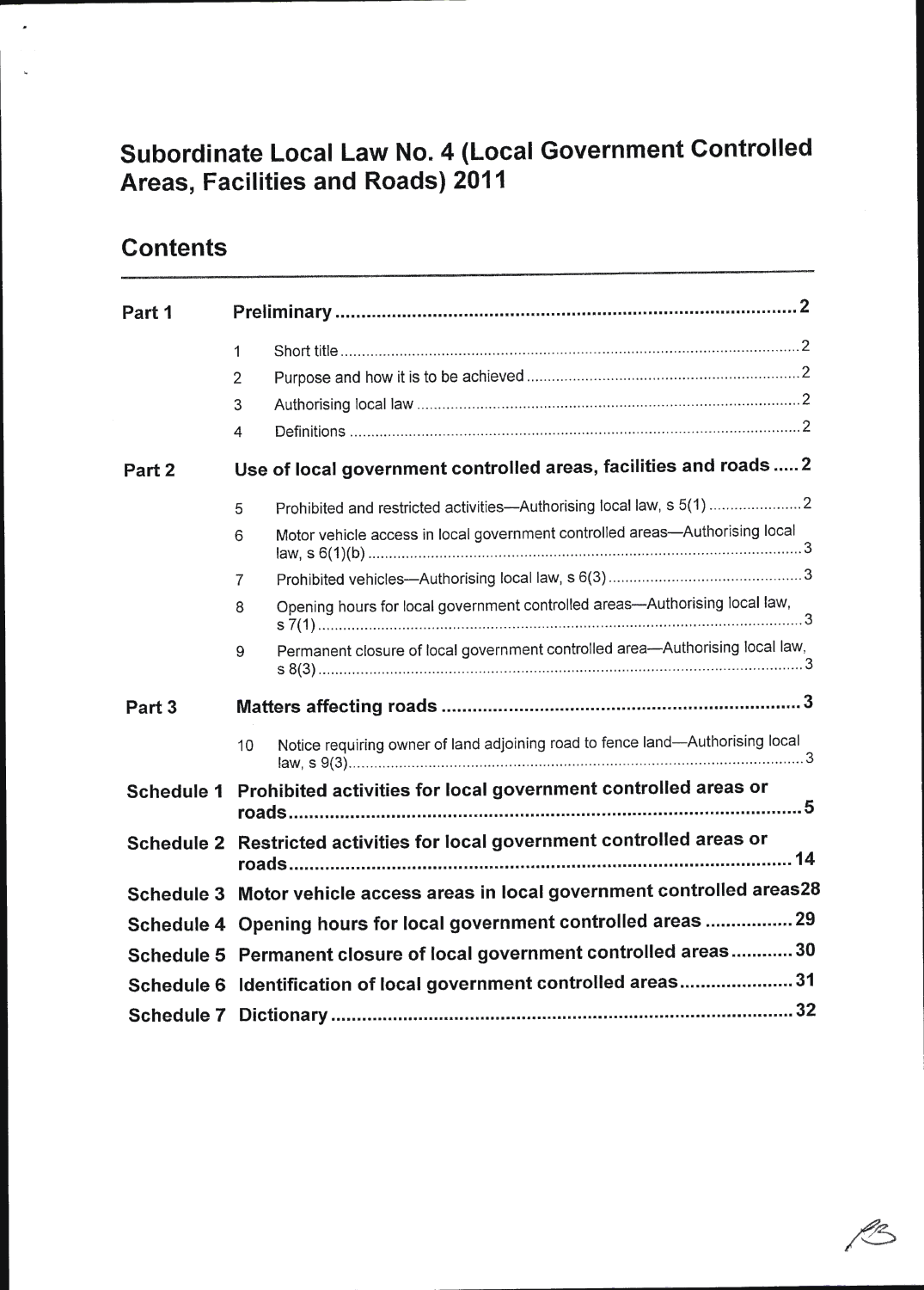## Part 1 Preliminary

### I Short title

This subordinate local law may be cited as Subordinate Local Law No. 4 (Local Government Controlled Areas, Facilities and Roads) 201I.

### 2 Purpose and how it is to be achieved

- (1) The purpose of this subordinate local law is to supplement *Local Law No.4 (Local*) Government Controlled Areas, Facilities and Roads) 2011 in order to protect the health and safety of persons using local govemment controlled land, facilities, infiastructure and roads and preserve features of the natural and built environment and other aspects of the amenity of local government controlled land, facilities, infrastructure and roads.
- (2) The purpose is to be achieved by providing for-
	- (a) the regulation of access to local government controlled areas; and
	- (b) the prohibition or restriction of particular activities in local government controlled areas or roads.

### 3 Authorising local law

The making of the provisions in this subordinate local law is authorised by Local Law No.4 (Local Government Controlled Areas, Facilities and Roads) 2011 (the authorising local law).

### 4 Definitions

- (1) Particular words used in this subordinate local law have the same meaning as provided for in the authorising local law.
- (2) The dictionary in schedule 7 defines particular words used in this subordinate local law.

## Part 2 Use of local government controlled areas, facilities and roads

#### 5 Prohibited and restricted activities—Authorising local law, s 5(1)

- (1) For section  $5(1)(a)$  of the authorising local law, the activities prescribed in column 2 of schedule I are declared to be prohibited in the corresponding local government controlled area or road (or part thereof) mentioned in column 1 of schedule 1.
- (2) For section  $5(1)(b)$  of the authorising local law, the activities prescribed in column 2 of schedule2 are declared to be restricted in the corresponding local govemment controlled area or road (or part thereof) mentioned in column I of schedule 2, to the extent described in column 3 of schedule 2.

Ke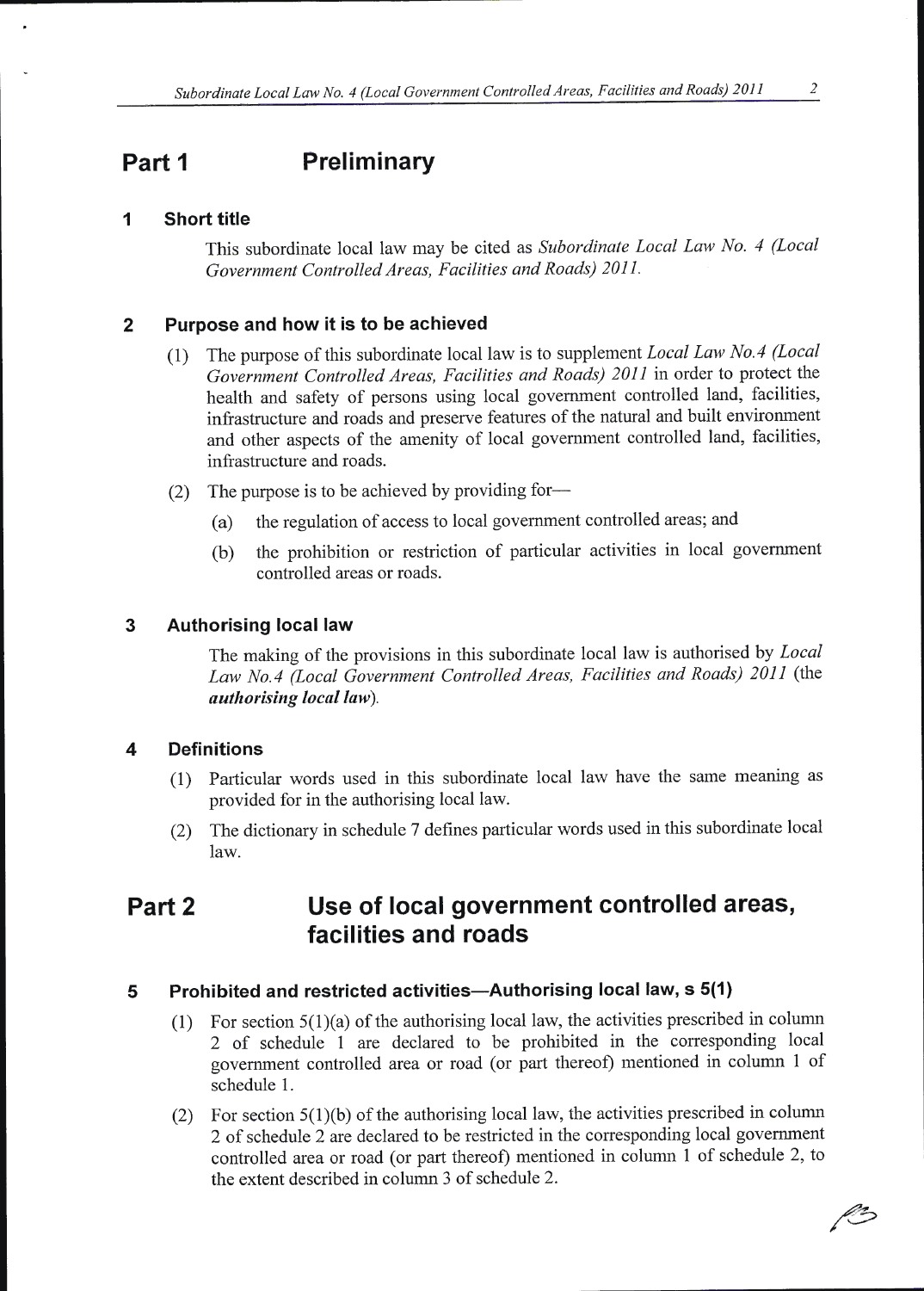#### Motor vehicle access in local government controlled areas-Authorising 6 local law,  $s 6(1)(b)$

For section  $6(1)(b)$  of the authorising local law, the areas prescribed in column 1 of schedule 3 are declared to be motor vehicle access areas.

#### Prohibited vehicles-Authorising local law, s 6(3)  $\overline{7}$

For section 6(3) of the authorising local law, the specific types of motor vehicle prescribed in column 2 of schedule 3 are declared to be prohibited vehicles in the corresponding specified motor vehicle access area in column I of schedule 3.

#### 8 Opening hours for local government controlled areas—Authorising local law, s 7(1)

- (l) For section 7(1) of the authorising local law, the times prescribed in column 2 of schedule 4 arc declared to be the opening hours for the local government controlled areas mentioned in column 1 of schedule 4.
- (2) However, the local government may, from time to time, by resolution, declare other times when a local government controlled area is open to the public.

#### 9 Permanent closure of local government controlled area-Authorising local law, s 8(3)

For section 8(3) of the authorising local law, the local govemment controlled areas described in schedule 5 are permanently closed to public access.

## Part 3 Matters affecting roads

### 10 Notice requiring owner of land adjoining road to fence land-Authorising local law, s 9(3)

For section 9(3) of the authorising local law, the minimum standards for a fence that is the subject of a compliance notice under section  $9(2)$  of the authorising local law are as follows-

- (a) the fence must be constructed of materials which are of sufficient strength  $to-$ 
	- (i) restrain the types of animals to be contained in the area adjacent to the fence; and
	- (ii) stop the animals from escaping over, under or through the fence; and
- (b) the height of the fence must be sufficient to restrain the types of animals to be contained in the area adjacent to the fence from jumping or climbing over the fence; and
- (c) if an animal to be contained in the area adjacent to the fence has the ability to dig — the fence must include a barrier installed directly below the fence to dig — the fence must include a barrier instance directly bet<br>to prevent the animal digging its way underneath the fence; and
- (d) if the fence includes a gate — the gate must be kept closed and latched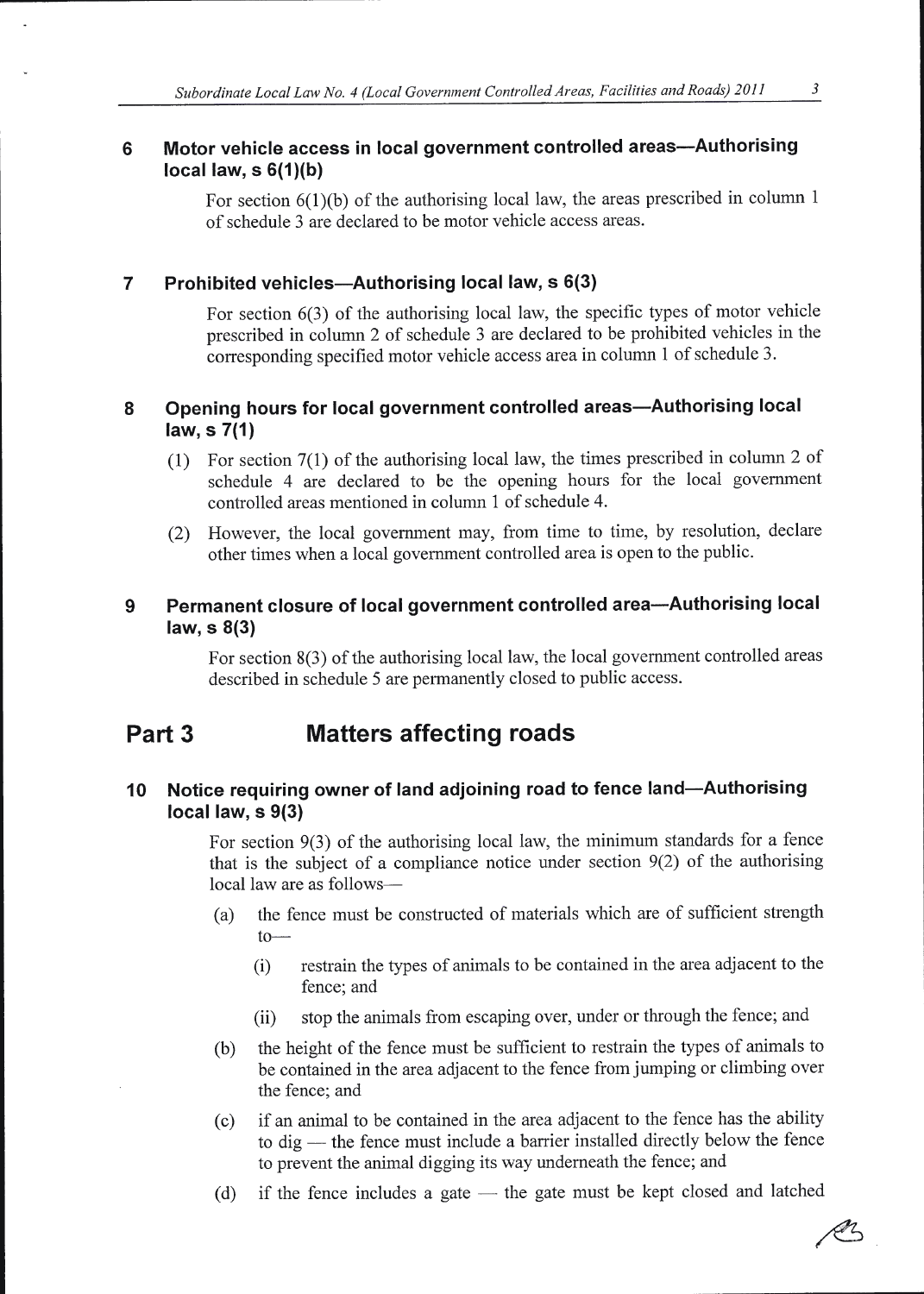$\overline{\phantom{a}}$ 

l.

 $\cdot$ 

except when in immediate use by a person entering or leaving the area adjacent to the fence.

 $\mathscr{L}$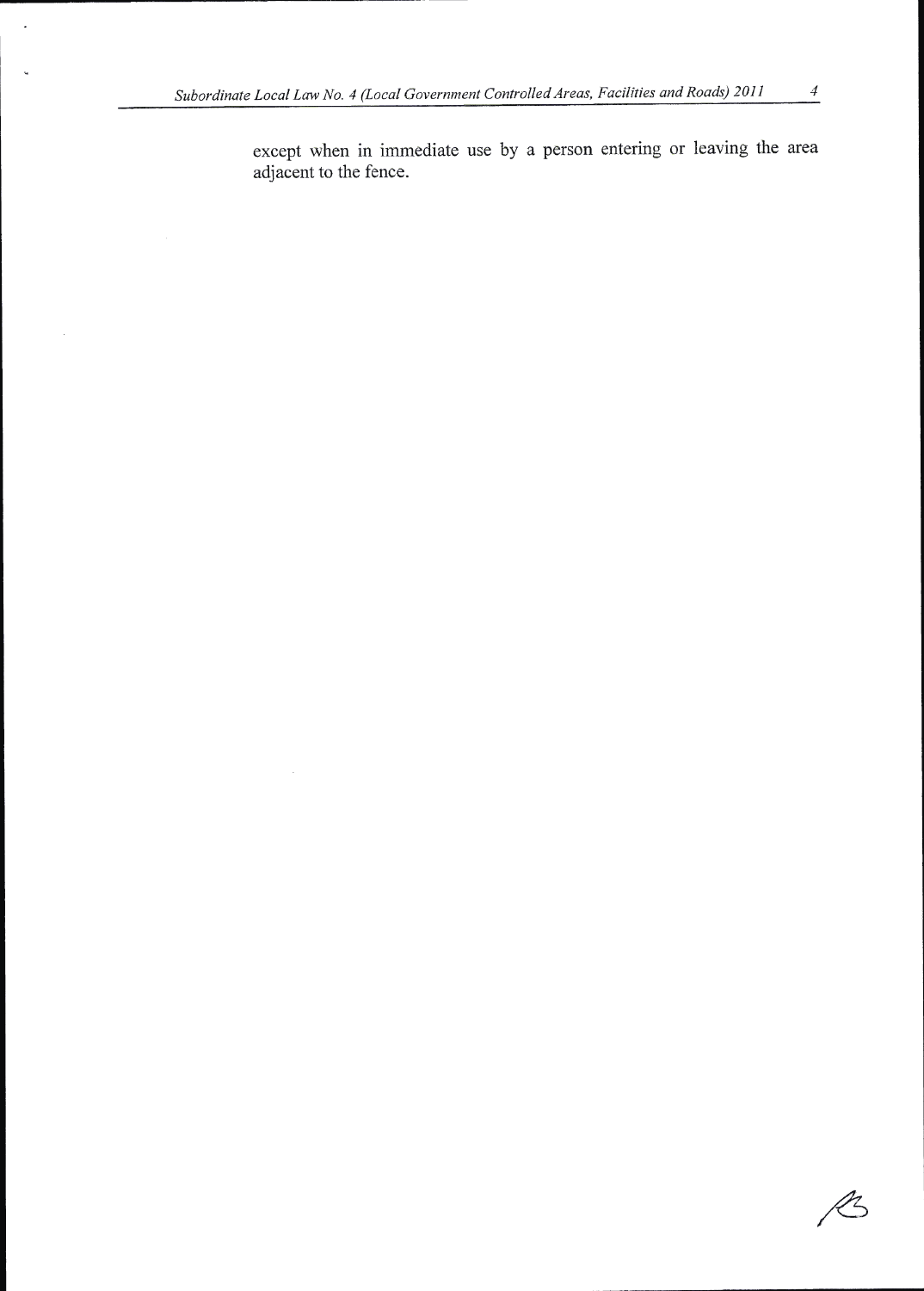# Schedule 1 Prohibited activities for local government controlled areas or roads

Section 5(1)

|              | Column <sub>1</sub><br>Local government controlled area or<br>road        |     | Column <sub>2</sub><br><b>Prohibited activity</b>                                                                                                                                                                                                                                                                                                                                                                                          |
|--------------|---------------------------------------------------------------------------|-----|--------------------------------------------------------------------------------------------------------------------------------------------------------------------------------------------------------------------------------------------------------------------------------------------------------------------------------------------------------------------------------------------------------------------------------------------|
| $\mathbf{1}$ | All local government controlled areas<br>within the local government area | (a) | Taking part in a protest or other<br>riotous, disorderly, indecent,<br>offensive, threatening or insulting<br>behaviour;                                                                                                                                                                                                                                                                                                                   |
|              |                                                                           | (b) | Carrying or displaying a placard<br>or other sign bearing an offensive<br>or threatening message or image;                                                                                                                                                                                                                                                                                                                                 |
|              |                                                                           | (c) | Injuring, misusing, defacing,<br>marking or otherwise damaging a<br>building or structure in a local<br>government controlled area;                                                                                                                                                                                                                                                                                                        |
|              |                                                                           | (d) | Entering or interfering with a<br>building or structure associated<br>with the water supply system,<br>stormwater drain system or<br>sewerage system of the local<br>government unless the person<br>entering or interfering with the<br>building or structure is an<br>emergency services officer<br>entering or interfering with the<br>building or structure in the course<br>of his or her duties as an<br>emergency services officer; |
|              |                                                                           | (e) | Camping, sleeping, occupying or<br>remaining overnight unless the<br>local government controlled area<br>is a park or reserve.                                                                                                                                                                                                                                                                                                             |
|              |                                                                           | (f) | Parking or standing a vehicle<br>bearing a sign or advertisement<br>that the vehicle is offered for sale<br>or hire.                                                                                                                                                                                                                                                                                                                       |

23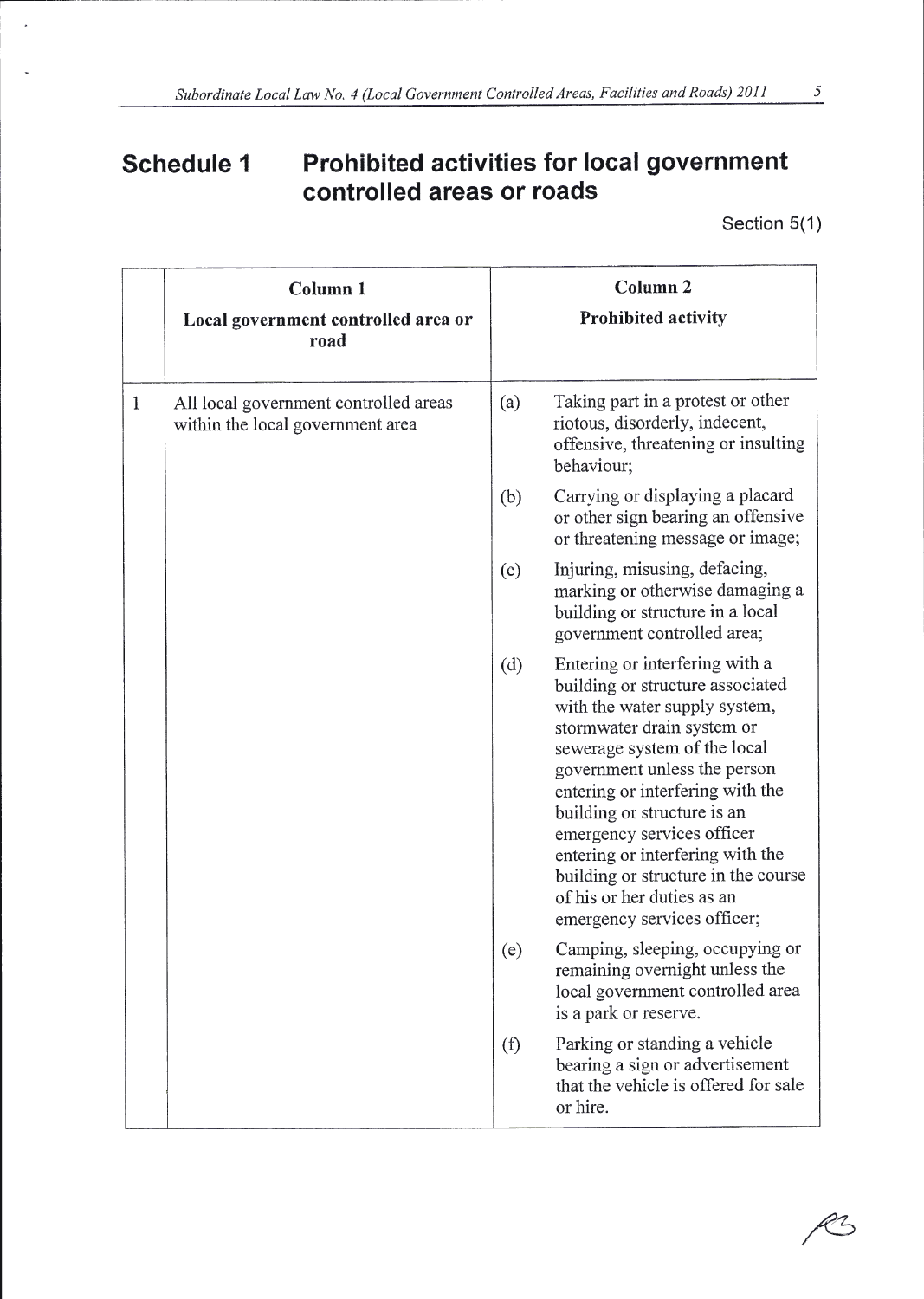$\bar{z}$ 

l,

| $\overline{2}$ | All roads within the local government<br>area                       | (a) | Causing an offensive liquid,<br>sediment or substance to be<br>discharged onto a road;                                                                                                  |
|----------------|---------------------------------------------------------------------|-----|-----------------------------------------------------------------------------------------------------------------------------------------------------------------------------------------|
|                |                                                                     | (b) | Intentionally or negligently<br>damaging a road or a structure<br>associated with a road;                                                                                               |
|                |                                                                     | (c) | Creating a nuisance on a road;                                                                                                                                                          |
|                |                                                                     | (d) | Camping, sleeping, occupying or<br>remaining overnight in a vehicle<br>stopped on a footpath, shared<br>path, water-channel or gutter.                                                  |
|                |                                                                     | (e) | Parking or standing a vehicle<br>bearing a sign or advertisement<br>that the vehicle is offered for sale<br>or hire.                                                                    |
|                |                                                                     | (f) | Parking or leave standing, an<br>unregistered vehicle on a road.                                                                                                                        |
| 3              | All local government cemeteries within<br>the local government area | (a) | Interfering with a funeral or<br>commemorative service lawfully<br>conducted in a local government<br>cemetery;                                                                         |
|                |                                                                     | (b) | Selling or buying any article or<br>thing;                                                                                                                                              |
|                |                                                                     | (c) | Distributing or putting up any<br>handbill, card, circular or<br>advertisement;                                                                                                         |
|                |                                                                     | (d) | Interfering with any tree, shrub or<br>plant;                                                                                                                                           |
|                |                                                                     | (e) | Taking part in any meeting other<br>than a meeting of a religious or<br>commemorative nature;                                                                                           |
|                |                                                                     | (f) | Discharging a firearm, except at a<br>military or police funeral or other<br>recognised type of funeral service<br>ordinarily involving such<br>discharge;                              |
|                |                                                                     | (g) | Damaging or disturbing or<br>interfering with any memorial,<br>inscription plaque, epitaph or<br>inscription, or any flowers or<br>tokens placed on or adjacent to a<br>grave or niche; |
|                |                                                                     | (h) | Riding or driving or permitting to<br>be ridden or driven, any vehicle                                                                                                                  |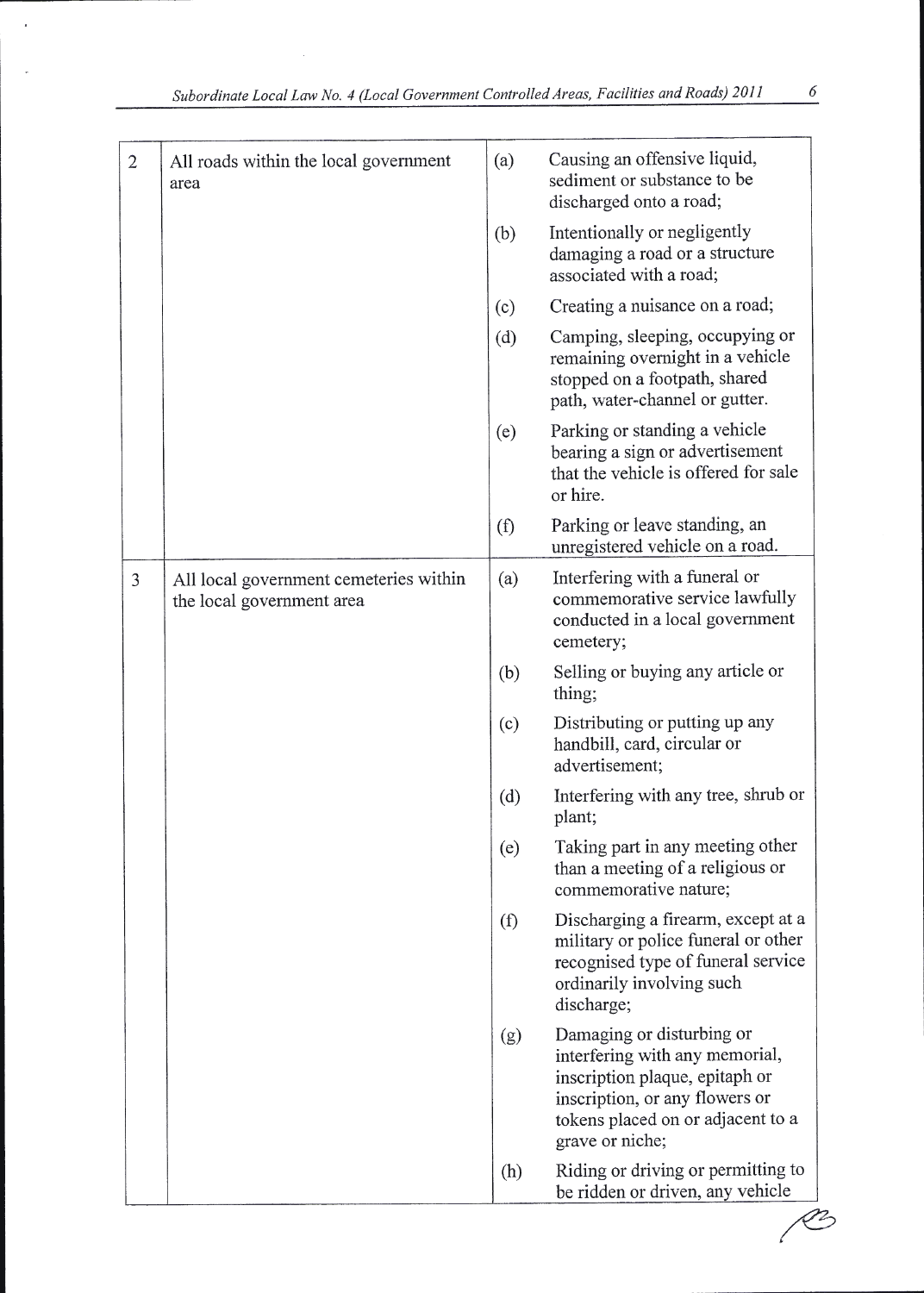|                |                                                            |     | of any description or any horse<br>otherwise than on a paved<br>roadway or path;                                                                                                                                                                      |
|----------------|------------------------------------------------------------|-----|-------------------------------------------------------------------------------------------------------------------------------------------------------------------------------------------------------------------------------------------------------|
|                |                                                            | (i) | Engaging in conduct which is<br>dangerous or creates a risk to the<br>safety of members of the public;                                                                                                                                                |
|                |                                                            | (i) | Deliberately or recklessly<br>damaging or destroying any<br>building, fence, structure,<br>improvement or other property;                                                                                                                             |
|                |                                                            | (k) | Bringing an animal into or<br>allowing an animal to be within a<br>local government cemetery (other<br>than for the purposes of a funeral<br>or commemorative service;                                                                                |
|                |                                                            | (1) | Entering or being within a local<br>government cemetery except for<br>the purpose of visiting a grave,<br>attending a funeral or maintaining<br>or repairing a grave in accordance<br>with a written authorisation of the<br>chief executive officer. |
| $\overline{4}$ | All parks and reserves within the local<br>government area | (a) | Damaging or interfering with<br>vegetation;                                                                                                                                                                                                           |
|                |                                                            | (b) | Discharging or carrying a firearm<br>or other weapon or any kind of<br>explosive device;                                                                                                                                                              |
|                |                                                            | (c) | Throwing a stone, projectile or<br>other missile;                                                                                                                                                                                                     |
|                |                                                            | (d) | Using or carrying a trap, snare or<br>net;                                                                                                                                                                                                            |
|                |                                                            | (e) | Hitting a golf ball;                                                                                                                                                                                                                                  |
|                |                                                            | (f) | Behaving in a righteous,<br>disorderly, indecent, offensive,<br>threatening or insulting manner;                                                                                                                                                      |
|                |                                                            | (g) | Carrying out an activity or<br>behaving in a manner reasonably<br>likely to injure, endanger,<br>obstruct, inconvenience or cause<br>fear or excessive annoyance to<br>another person;                                                                |
|                |                                                            | (h) | Interfering with a plant or any<br>turf, sand, clay, soil or other<br>material;                                                                                                                                                                       |

 $\frac{7}{2}$ 

 $\beta$